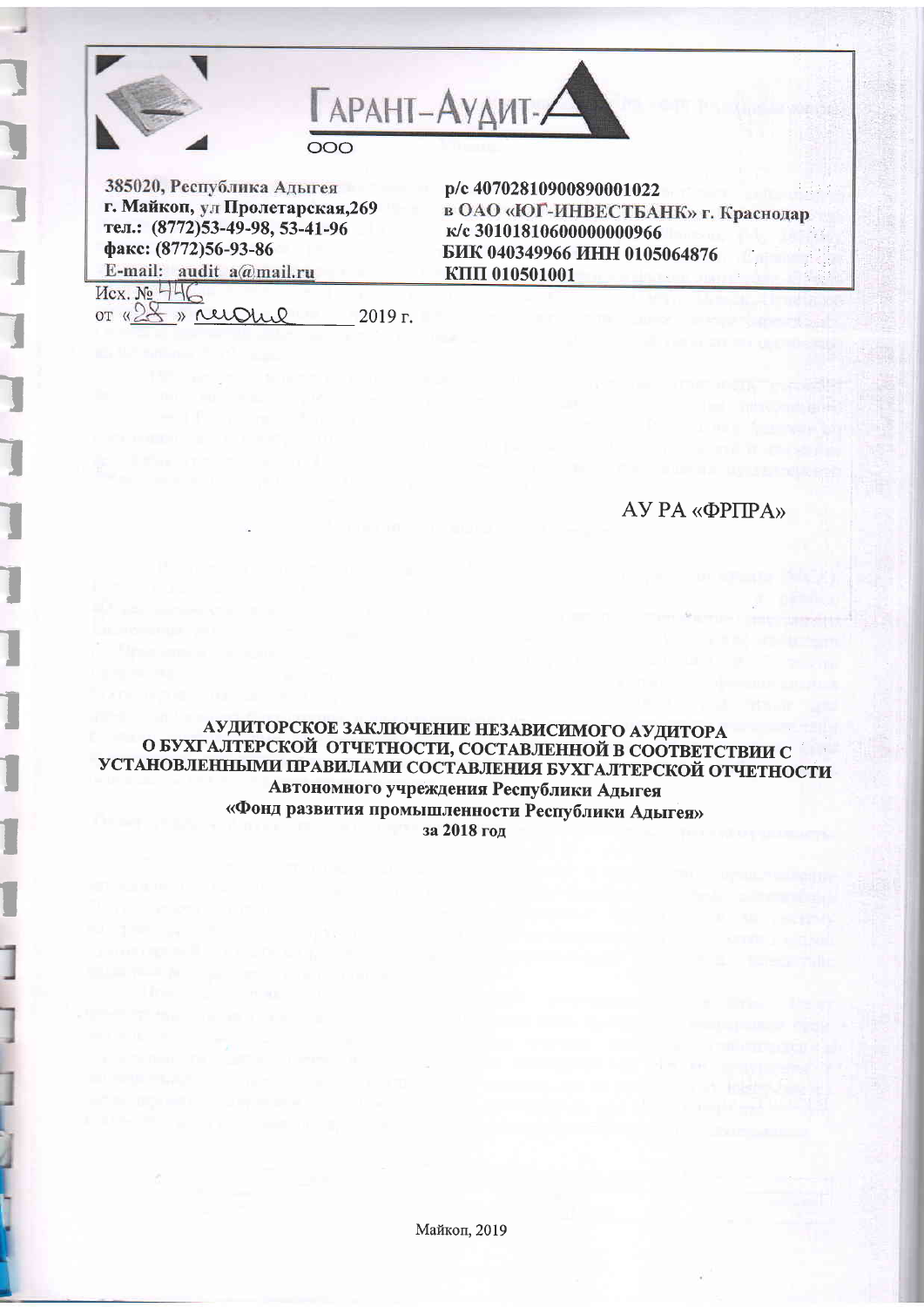ООО «Гарант-Аудит-А» г. Майкоп, 2019 г.

#### Участникам АУ РА «ФРПРА» (иным лицам)

#### Мнение

Мы провели аудит прилагаемой годовой бухгалтерской отчетности автономного учреждения Республики Адыгея «Фонд развития промышленности Республики Адыгея» (ОГРН 1020100693360, дом 210 «С», улица Калинина, город Майкоп, РА, 385006), состоящей из баланса государственного (муниципального) учреждения, Справки по заключению учреждением счетов бухгалтерского учета отчетного финансового года, Отчета об исполнении учреждением плана его финансово-хозяйственной деятельности, Отчета об обязательствах учреждения, Отчета о финансовых результатах деятельности учреждения, Отчета о движении денежных средств учреждения, и Пояснительной записки по состоянию на 01 января 2019 года.

По нашему мнению, прилагаемая годовая бухгалтерская отчетность отражает достоверно во всех существенных отношениях финансовое положение автономного учреждения Республики Адыгея «Фонд развития промышленности Республики Адыгея» по состоянию на 31 декабря 2018 года, финансовые результаты его деятельности и движение денежных средств за 2018 год в соответствии с правилами составления бухгалтерской отчетности, установленными в Российской Федерации.

#### Основание для выражения мнения

Мы провели аудит в соответствии с Международными стандартами аудита (МСА). Наша ответственность в соответствии с этими стандартами описана в разделе «Ответственность аудитора за аудит годовой бухгалтерской отчетности» настоящего заключения. Мы являемся независимыми по отношению к аудируемому лицу в соответствии с Правилами независимости аудиторов и аудиторских организаций и Кодексом профессиональной этики аудиторов, соответствующими Кодексу этики профессиональных бухгалтеров, разработанному Советом по международным стандартам этики для профессиональных бухгалтеров, и нами выполнены прочие иные обязанности в соответствии с этими требованиями профессиональной этики. Мы полагаем, что полученные нами аудиторские доказательства являются достаточными и надлежащими, чтобы служить основанием для выражения нашего мнения.

### Ответственность руководства аудируемого лица за годовую бухгалтерскую отчетность

Руководство несет ответственность за подготовку и достоверное представление указанной годовой бухгалтерской отчетности в соответствии с правилами составления бухгалтерской отчетности, установленными в Российской Федерации, и за систему внутреннего контроля, которую руководство считает необходимой для подготовки годовой бухгалтерской отчетности, не содержащей существенных искажений вследствие недобросовестных действий или ошибок.

бухгалтерской отчетности При подготовке годовой руководство несет ответственность за оценку способности аудируемого лица продолжать непрерывно свою деятельность, за раскрытие в соответствующих случаях сведений, относящихся к непрерывности деятельности, и за составление отчетности на основе допущения о непрерывности деятельности, за исключением случаев, когда руководство намеревается ликвидировать аудируемое лицо, прекратить его деятельность или когда у него отсутствует какая-либо иная реальная альтернатива, кроме ликвидации или прекращения деятельности.

| Аудиторское заключение по финансовой (бухгалтерской) отчетности |                                  |           |  |
|-----------------------------------------------------------------|----------------------------------|-----------|--|
| Проверяемый субъект                                             | Период проверки                  | стр. 2 из |  |
| АУ РА «ФРПРА»                                                   | $01.01.2018$ r. $-31.12.2018$ r. |           |  |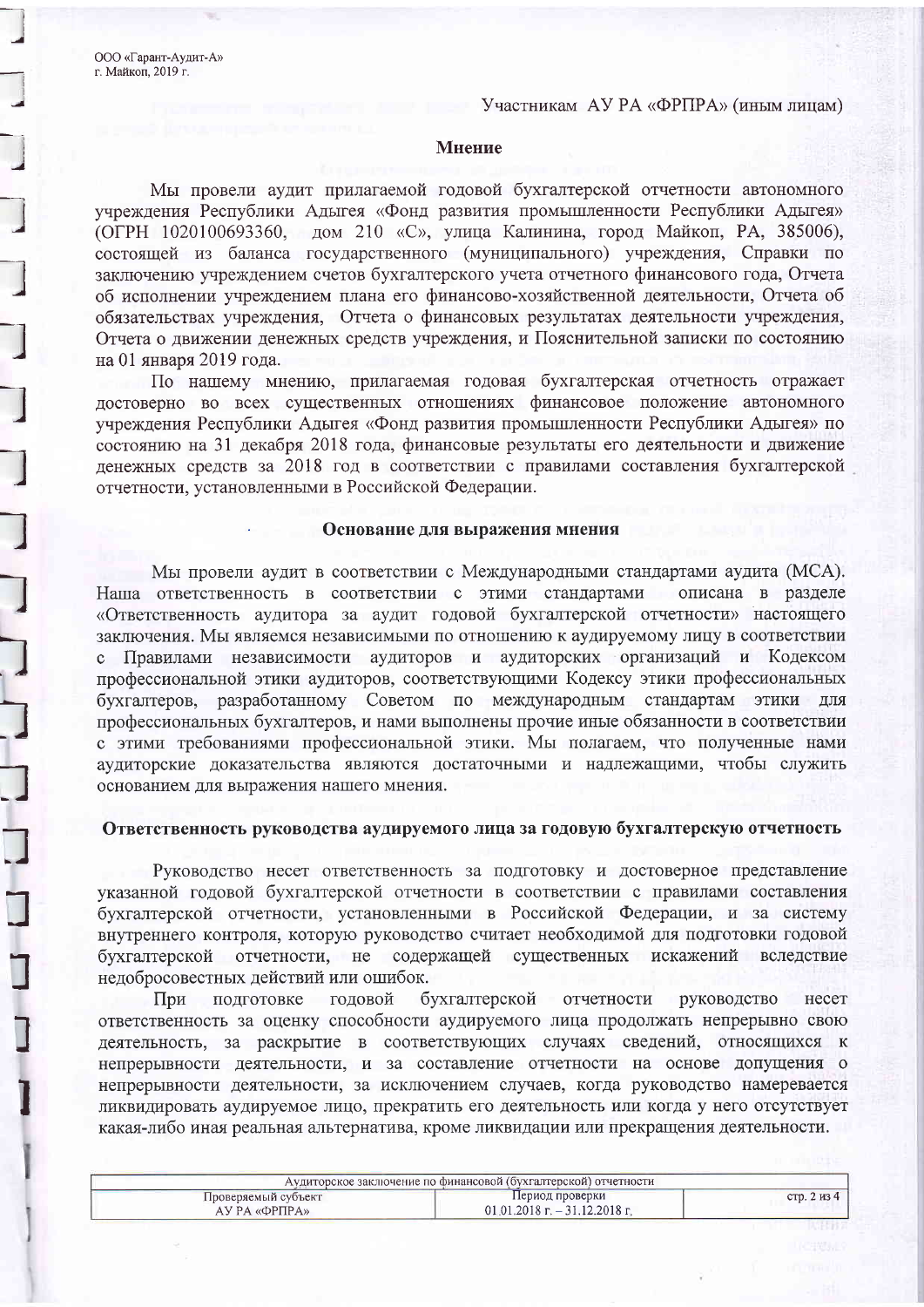ООО «Гарант-Аудит-А» г. Майкоп, 2019 г.

Руководство аудируемого лица несет ответственность за надзор за подготовкой годовой бухгалтерской отчетности.

### Ответственность аудитора за аудит годовой бухгалтерской отчетности

Наша цель состоит в получении разумной уверенности в том, что годовая содержит существенных искажений бухгалтерская отчетность нe вследствие недобросовестных действий или ошибок, и в составлении аудиторского заключения, содержащего наше мнение. Разумная уверенность представляет собой высокую степень уверенности, но не является гарантией того, что аудит, проведенный в соответствии с МСА, всегда выявляет существенные искажения при их наличии. Искажения могут быть результатом недобросовестных действий или ошибок и считаются существенными, если можно обоснованно предположить, что в отдельности или в совокупности они могут повлиять на экономические решения пользователей, принимаемые на основе этой годовой бухгалтерской отчетности.

В рамках аудита, проводимого в соответствии с МСА, мы применяем профессиональное суждение и сохраняем профессиональный скептицизм на протяжении всего аудита. Кроме того, мы:

а) выявляем и оцениваем риски существенного искажения годовой бухгалтерской отчетности вследствие недобросовестных действий или ошибок; разрабатываем и проводим аудиторские процедуры в ответ на эти риски; получаем аудиторские доказательства, являющиеся достаточными и надлежащими, чтобы служить основанием для выражения необнаружения существенного Риск искажения  $\mathbf{B}$ нашего мнения. результате недобросовестных действий выше, чем риск необнаружения существенного искажения в результате ошибки, так как недобросовестные действия могут включать сговор, подлог, умышленный пропуск, искаженное представление информации или действия в обход системы внутреннего контроля;

б) получаем понимание системы внутреннего контроля, имеющей значение для аудита, с целью разработки аудиторских процедур, соответствующих обстоятельствам, но не с целью выражения мнения об эффективности системы внутреннего контроля аудируемого лица;

в) оцениваем надлежащий характер применяемой учетной политики, обоснованность бухгалтерских оценок и соответствующего раскрытия информации, подготовленного руководством аудируемого лица;

г) делаем вывод о правомерности применения руководством аудируемого лица допущения о непрерывности деятельности, а на основании полученных аудиторских доказательств - вывод о том, имеется ли существенная неопределенность в связи с событиями или условиями, в результате которых могут возникнуть значительные сомнения в способности аудируемого лица продолжать непрерывно свою деятельность. Если мы приходим к выводу о наличии существенной неопределенности, мы должны привлечь внимание в нашем аудиторском заключении к соответствующему раскрытию информации в годовой бухгалтерской отчетности или, если такое раскрытие информации является ненадлежащим, модифицировать наше мнение. Наши выводы основаны на аудиторских доказательствах, полученных до даты нашего аудиторского заключения. Однако будущие события или условия могут привести к тому, что аудируемое лицо утратит способность продолжать непрерывно свою деятельность;

д) проводим оценку представления годовой бухгалтерской отчетности в целом, ее структуры и содержания, включая раскрытие информации, а также того, представляет ли

| Аудиторское заключение по финансовой (бухгалтерской) отчетности |                              |           |
|-----------------------------------------------------------------|------------------------------|-----------|
| Проверяемый субъект                                             | Период проверки              | стр. 3 из |
| AУ РА «ФРПРА»                                                   | $01.01.2018 - 31.12.2018$ r. |           |